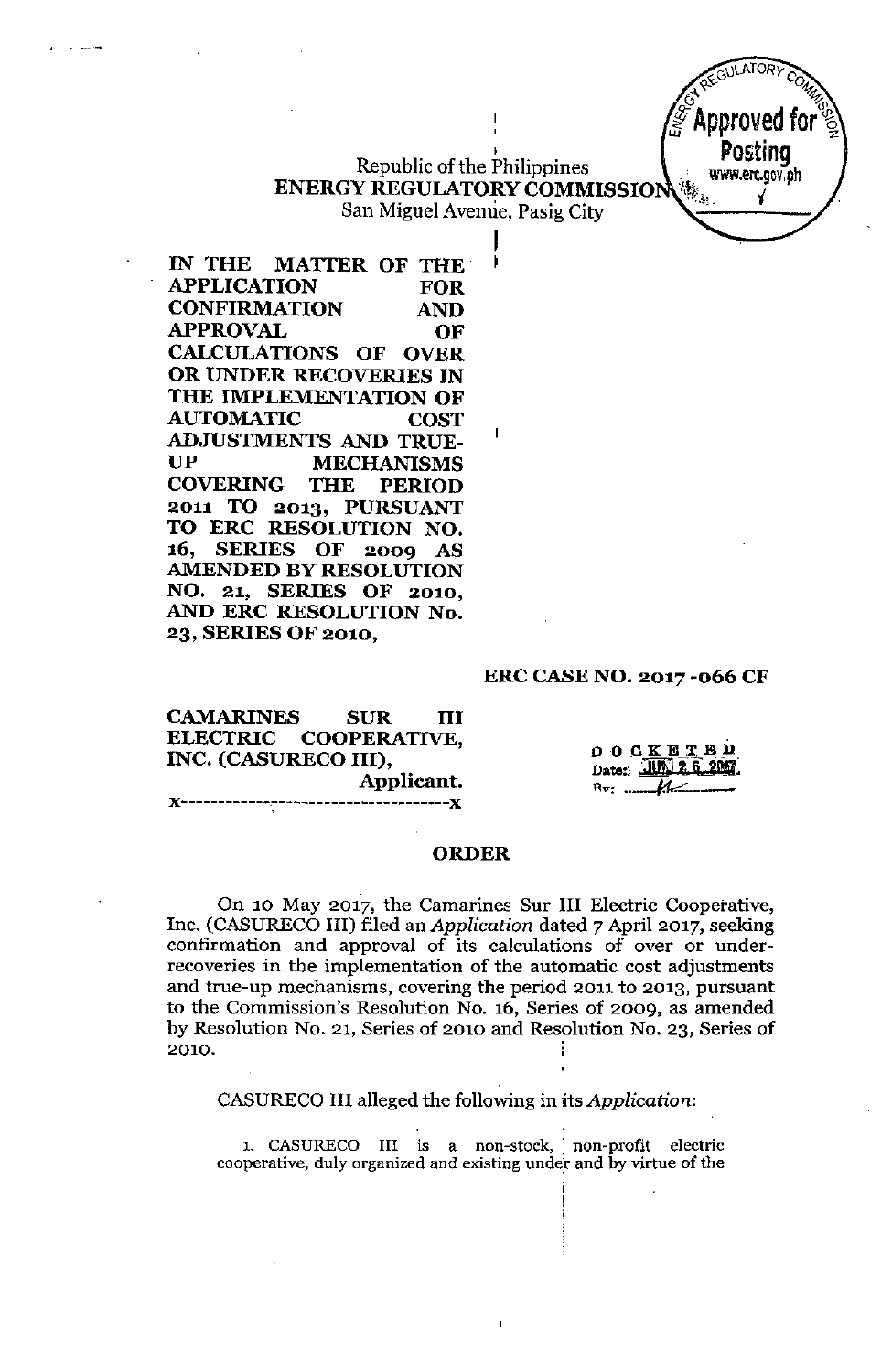laws of the Republic of the Philippines, with principal office at San Isidro, Iriga City, Camarines Sur;

ŀ

2. It holds an exclusive franchise from the National Electrification Commission, to operate an electric light and power distribution service in Iriga City an'd certain municipalities of the province of Camarines Sur, namely: Baao, Buhi, Bula, Bata, Balatan and Nabua.

### LEGAL BASES FOR THE APPLICATION

3. ERC Resolution No. 16, Series of 2009 as amended by Resolution No. 21, Series of 2010 establishes the procedure for the automatic recovery or refund of pass through costs and the confirmation process that would govern the automatic cost adjustment and true-up mechanisms approved by the Honorable Commission, with the objective of ensuring appropriate recovery of the pass through costs in an efficient manner and to put in place a fair and transparent process for the confirmation of the automatic cost adjustments implemented by Distribution Utilities and the true-up of other pass-through charges, involving Generation Rate, Transmission Rate, System Loss Rate, Lifeline Rate Recovery, Inter-Class Cross-Subsidy Removal, or Treatment of Prompt Payment Discount, as the case may be;

4. On the other hand, ERe Resolution 23, Series of 2010, adopts the rules implementing the discounts to qualified senior citizen end-users and subsidy from subsidizing end-users on electricity consumption;

5. Foregoing resolutions further require the distribution utilities to file their respective consolidated applications once every three (3) years. Hence, the filing of the instant application, covering the period January 2011 to December 2013.

### OVER OR UNDER RECOVERIES OF ALLOWABLE COSTS,

6. Applying the formulas provided under Resolution 16, Series of 2009 as amended by Resolution 21, Series of 2010 and Resolution 23, Series of 2010, applicant made calculations of the over recoveries charged or underrecoveries incurred as against its customers, in the implementation of certain automatic cost adjustments and true-up mechanisms, covering the period January 2011 to December 2013; I

7. The results of its calculations are presented hereunder, as follows:

I

,

 $\mathsf{l}$ 

|                   |      | <b>Allowable</b><br>Cost (PhP) | Actual<br>Revenue<br>(PhP) | (Over)/Under<br><b>Recovery</b><br>(PhP) |
|-------------------|------|--------------------------------|----------------------------|------------------------------------------|
| Generation<br>GR) | Rate | 935,781,333.16                 | 929,409,000.18             | 6,372,332.99                             |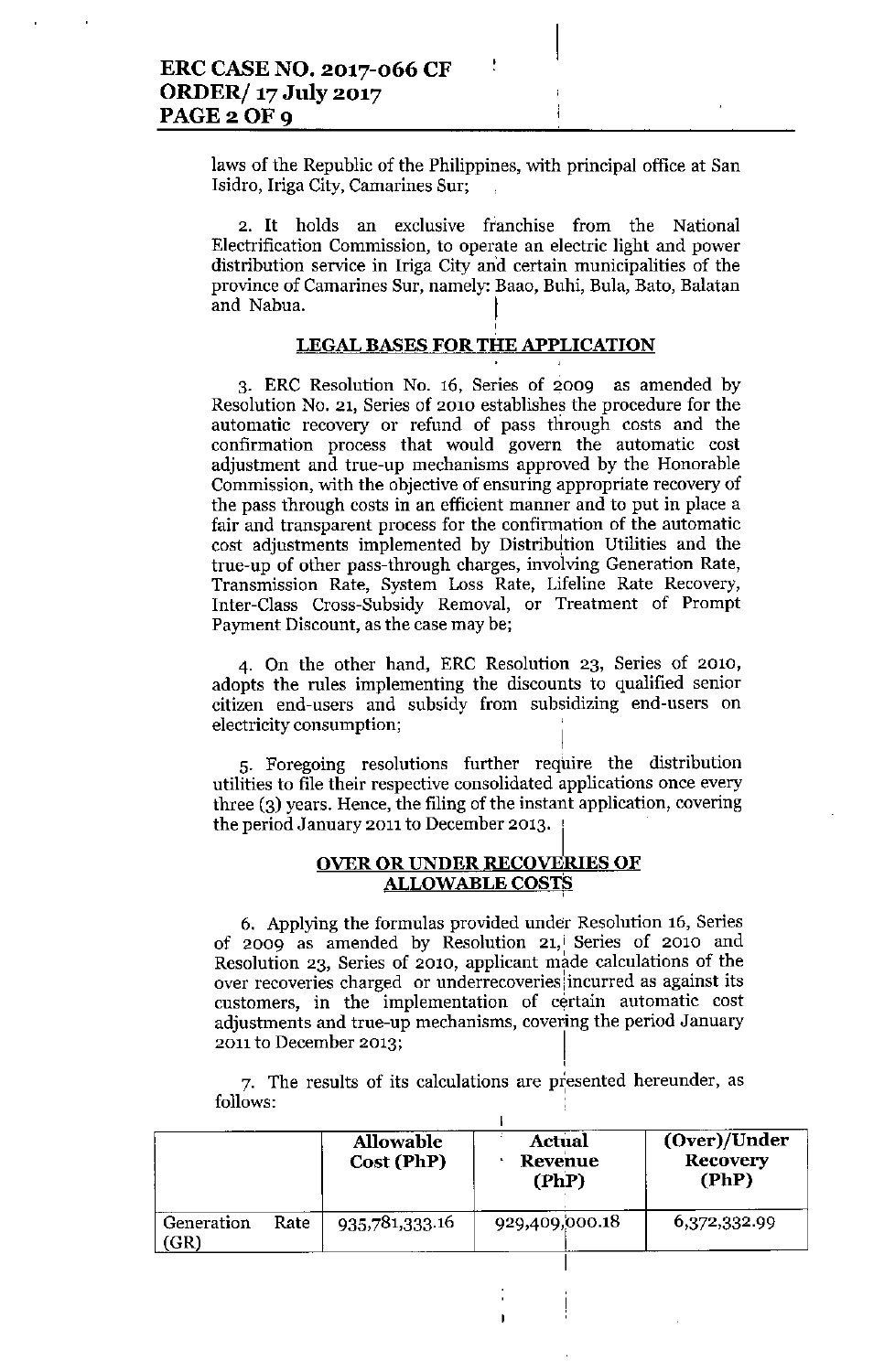# ERC CASE NO. 2017-066 CF ORDER/ 17 July 2017 PAGE 3 OF 9

| <b>Transmission Rate</b><br>(TR)                | 230,510,260.02           | 226,027,008.92   | 4,483,251.09   |
|-------------------------------------------------|--------------------------|------------------|----------------|
| System Loss Rate<br>(SLR)                       | 197,410,149.88           | 183,055,986.02   | 14,354,163.86  |
|                                                 | <b>Discount</b><br>(PhP) | Subsidy<br>(PhP) |                |
| Lifeline Rate (LR)                              | 15,236,239.61            | 18,166,895.39    | (2,930,655.78) |
| Citizen<br>Senior<br>Discount<br>and<br>Subsidy | 195,190.97               | 310,113.61       | (114, 922.65)  |
| Net Results                                     | 1,379,133,173.64         | 1,356,969,004.12 | 22,164,169.52  |

### SUPPORTING DATA AND DOCUMENTS

8. In support of the foregoing, applicant is submitting the following data and documents covering the period January 2011 to December 2013, attached hereto and made integral parts hereof as follows:

|                     | <b>ANNEX</b>    |                                                   |
|---------------------|-----------------|---------------------------------------------------|
| <b>FOLDER</b>       | <b>MARKINGS</b> | <b>NATURE OF DOCUMENT</b>                         |
|                     |                 | Summary of over/under recoveries computation      |
| Folder <sub>1</sub> | Annex           | for the entire period (Per charges and yearly     |
|                     | A               | basis)                                            |
|                     |                 |                                                   |
|                     | Annex           | Proposed scheme of refund/collect using the       |
|                     | B               | latest kWh sales                                  |
| Folder <sub>2</sub> |                 | SUPPLIER AND TRANSMISSION DATA                    |
|                     | Annex           | Fully accomplished Supplier and                   |
|                     | $\mathbf C$     | Transmission Data Sheet for the year              |
|                     | Annex           | Power Bills from Suppliers (Power bill, proof of  |
|                     | D               | payment, Adjusted bill/Debit or Credit Memo)      |
| Folder 3            |                 | STATISTICAL DATA                                  |
|                     | Annex           | Fully accomplished Statistical Data Sheet for the |
|                     | E               | year                                              |
|                     | Annex           | Summary of Pilferage Cost Recoveries/             |
|                     | F               | Manifestation if no PCR                           |
|                     | Annex           | Report of implemented Other Adjustments           |
|                     | G               |                                                   |
|                     | Annex           | MFSR - Sections A, B and E                        |
|                     | H               |                                                   |
| Folder 4            |                 | <b>ACTUAL IMPLEMENTED RATES DATA</b>              |
|                     | Annex           | Fully accomplished Actual implemented Rates       |
|                     | Ŧ               | Data Sheet for the year                           |
|                     | Annex           | Fully accomplished Lifeline Discount Sheet for    |
|                     | J               | the year                                          |
|                     | Annex           | Fully accomplished Senior Citizen Discount        |
|                     | K               | Sheet for the year                                |
|                     | Annex           | Consumer bills per customer class                 |
|                     | Τ.              | (Non-Lifeliner)                                   |
|                     | Annex           | Consumer bills per Lifeline Bracket (Lifeliner)   |
|                     | M               |                                                   |

 $\mathbf{I}$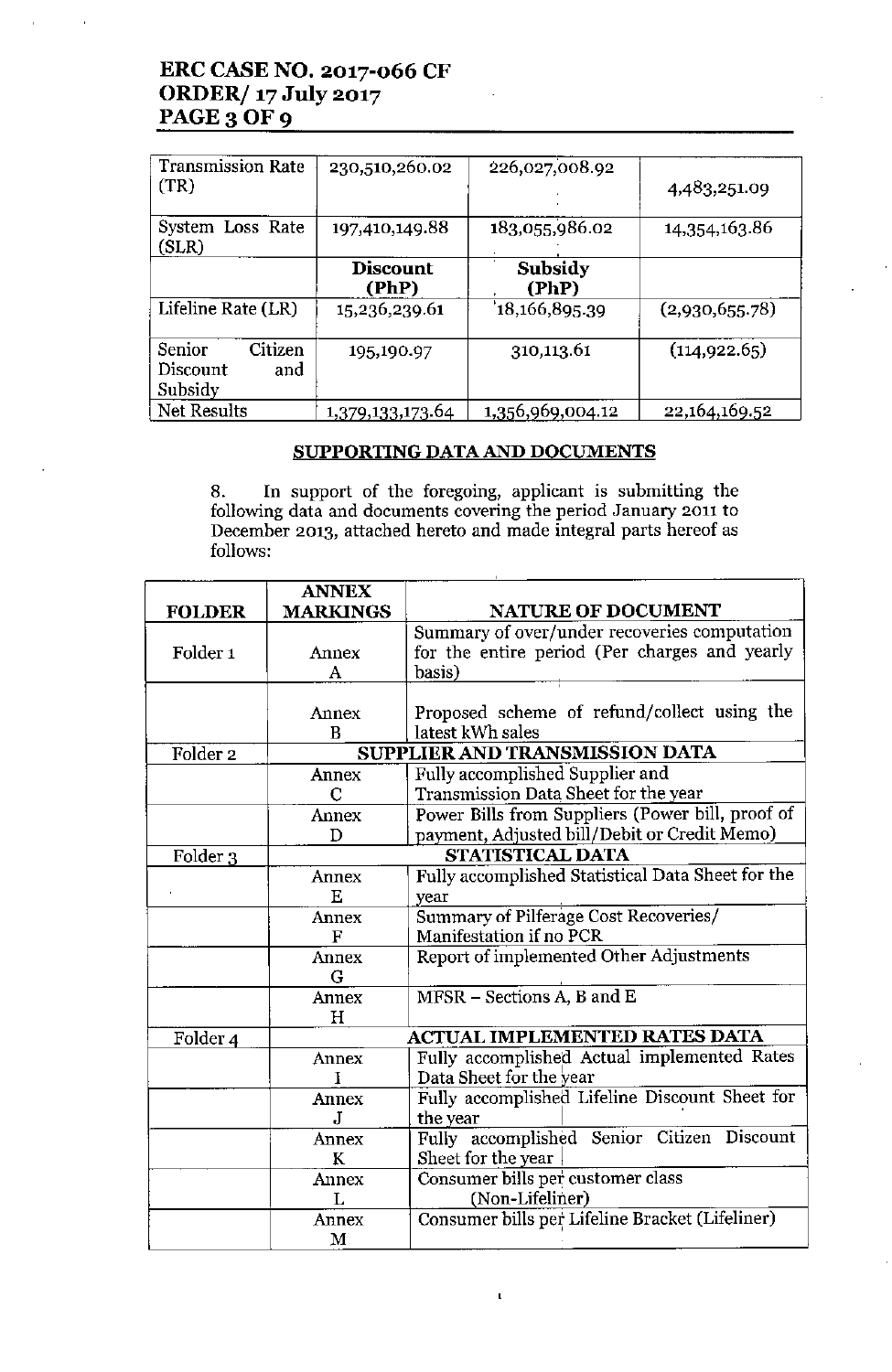|                     | Annex | Senior Citizen consumer bills            |  |  |
|---------------------|-------|------------------------------------------|--|--|
|                     |       |                                          |  |  |
| Folder <sub>5</sub> |       | <b>OTHER DOCUMENTS</b>                   |  |  |
|                     | Annex | Submitted URR for the year               |  |  |
|                     |       |                                          |  |  |
|                     | Annex | Computation on how the computed<br>pass- |  |  |
|                     |       | through charges were derived (if not     |  |  |
|                     |       | implementing the URR-computed rates)     |  |  |

 $\mathsf{I}$  $\overline{1}$ 

9. Additionally, applicant is submitting herewith in support of the instant application, the required electronic copies of the Application and the foregoing data and documents.

10. Further, in compliance with the pre-filing requirements of the Honorable Commission, applicant is likewise submitting the following documents, to form integral parts hereof, to wit:

| <b>ANNEX</b><br><b>MARKINGS</b> | <b>NATURE OF DOCUMENT</b>                                                                                                                     |  |  |
|---------------------------------|-----------------------------------------------------------------------------------------------------------------------------------------------|--|--|
| Annexes Q<br>and series         | Proof of furnishing copies of the Application to the<br>Sangguniang Panlungsod of Iriga City and Sangguniang<br>Panlalawigan of Camarines Sur |  |  |
| Annexes R<br>and series         | Proof of publication of the Application in a newspaper in<br>circulation in CASURECO III's franchise area.                                    |  |  |

11. Considering the foregoing, it is respectfully prayed that applicant's calculations of over or under recoveries in the implementation of subject automatic cost adjustments and true-up mechanisms be confirmed and approved, and the cooperative be allowed to refund the over recoveries or collect the under recoveries, as the case maybe, to or from its customers.

## **PRAYER**

WHEREFORE, premises considered, it is respectfully prayed of this Honorable Commission, that after due notice and hearing, CASURECO III's calculations of over or under recoveries in the implementation of subject automatic cost adjustments and true-up mechanisms covering the period January 2011 to December 2013, made pursuant to ERC Resolution 16, Series of 2009 as amended by Resolution 21, Series of 2010 and ERC Resolution 23, Series of 2011, be confirmed and approved, and the cooperative be allowed to refund the over recoveries or collect the under recoveries, as the case maybe, to or from its customers, summarized as follows, to wit:

|                            | <b>Allowable</b><br>Cost (PhP) | Actual<br>Revenue<br>(PhP) | (Over)/Under<br><b>Recovery</b><br>(PhP) |
|----------------------------|--------------------------------|----------------------------|------------------------------------------|
| Generation<br>Rate<br>(GR) | 935,781,333.16                 | 929,409,000.18             | 6,372,332.99                             |
| Transmission<br>Rate (TR)  | 230,510,260.02                 | 226,027,008.92             | 4,483,251.09                             |
| System Loss Rate<br>(SLR)  | 197,410,149.88                 | 183,055,986.02             | 14,354,163.86                            |

Į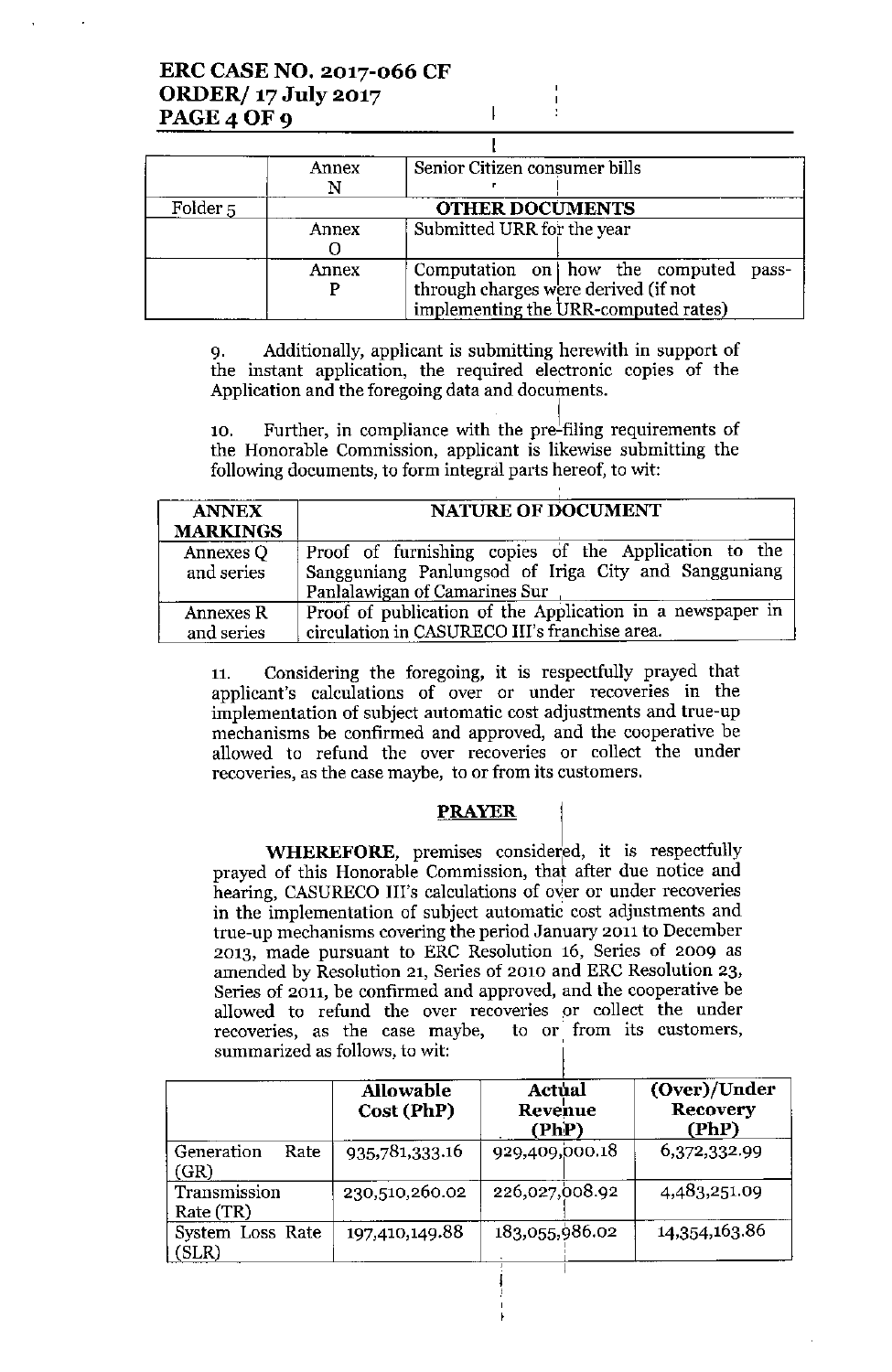# **ERCCASENO. 2017-066 CF ORDER/ 17 July 2017 PAGE 5 OF 9**

. •

ŧ

|                                                 | Discount<br>(PhP) | Subsidy<br>(PhP) |                |
|-------------------------------------------------|-------------------|------------------|----------------|
| Lifeline Rate (LR)                              | 15,236,239.61     | 18,166,895.39    | (2,930,655.78) |
| Citizen<br>Senior<br>Discount<br>and<br>Subsidy | 195,190.97        | 310,113.61       | (114, 922.65)  |
| Net Results                                     | 1,379,133,173.64  | 1,356,969,004.12 | 22,164,169.52  |

 $\mathbf{I}$ 

**Other reliefs, just and equitable in the premises are likewise** prayed for.

Finding the said *Application* sufficient in substance with the required fees having been paid, the same is hereby set for determination of compliance with the jurisdictional requirements, expository presentation, Pre-trial Conference, and presentation of evidence on **9 August 2017 (Wednesday) at two o'clock in the afternoon (2:00 P.M.), at the ERCHearing Room, 15th Floor, Pacific Center Building, San Miguel Avenue, Pasig City.**

Accordingly, CASURECO III is hereby directed to:

- 1) Cause the publication of the attached Notice of Public Hearing once (1x) in a newspaper of nationwide circulation in the Philippines at its own expense, with the date of publication to be made not later than ten (10) days before the date of the scheduled initial hearing;
- 2) Furnish with copies of this Order and the attached Notice of Public Hearing the Offices of the Provincial Governors, the City and Municipal Mayors, and the Local Government Unit (LGU) legislative bodies within the affected franchise area for the appropriate posting thereof on their respective bulletin boards;
- 3) Inform of the filing of the *Application,* its reasons therefor, and of the scheduled hearing thereon, the consumers within the affected franchise area, by any other means available and appropriate;
- 4) Furnish with copies of this Order and the attached Notice of Public Hearing, the Office of the Solicitor General (OSG), the Commission on Audit (COA), and the Committees on Energy of both Houses of Congress. They are hereby requested, if they so desire to send their duly authorized representatives at the scheduled hearing; and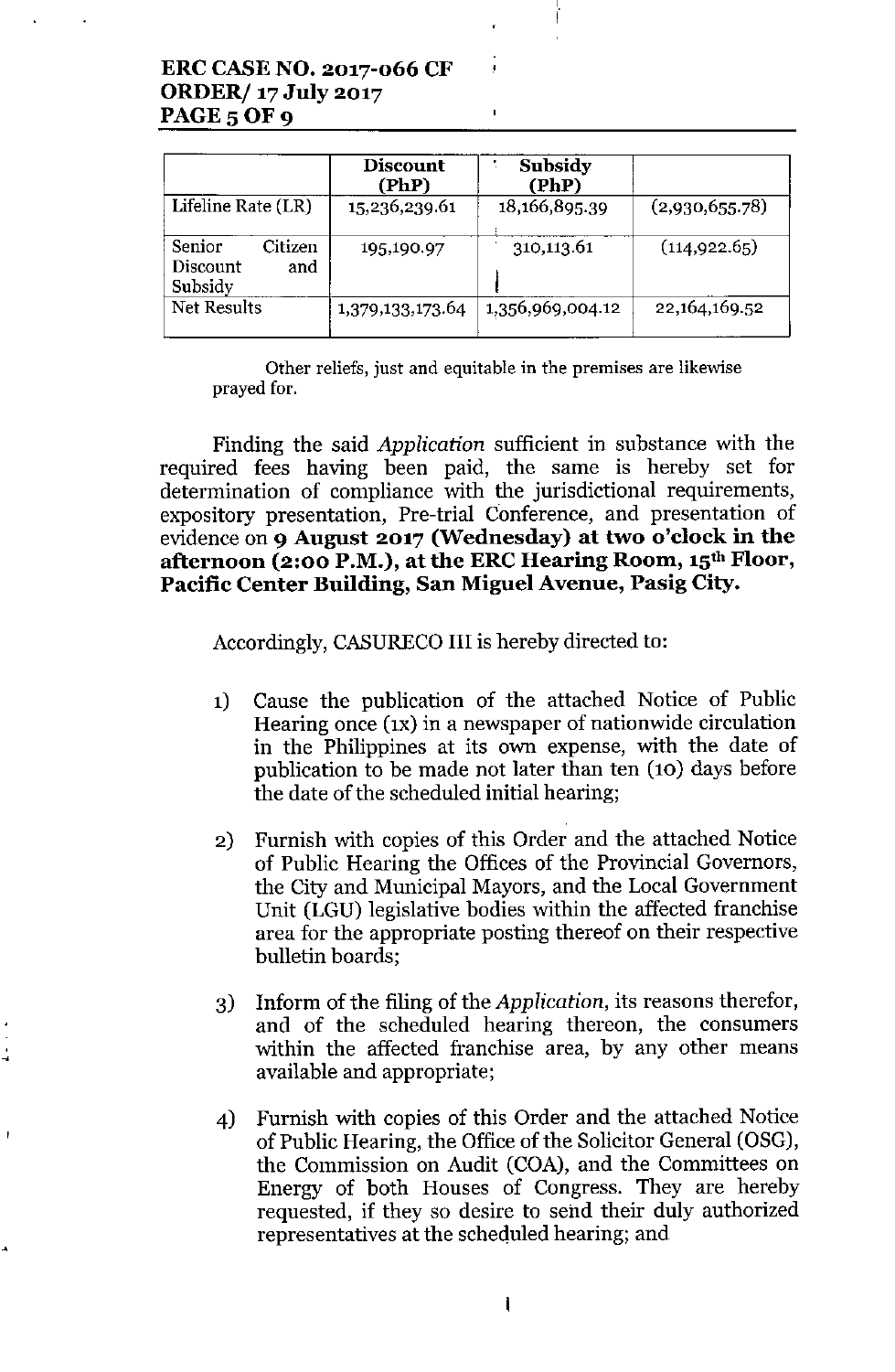5) Furnish with copies of the *Application* and its attachments all those making requests therefor, subject to reimbursement of reasonable photocopying costs.

ł.

 $\frac{1}{2}$ 

On the date of the initial hearing, Applicant must submit to the Commission its written compliance with the aforementioned jurisdictional requirements attaching therewith, methodically arranged and duly marked the following:

- 1) The evidence of publication of the attached Notice of Public Hearing consisting of affidavit of the Editor or Business Manager of the newspaper where the said Notice of Public Hearing was published, and the complete issue of the said newspaper;
- 2) The evidence of actual posting of this Order and the attached Notice of Public Hearing consisting of certifications issued to that effect, signed by the aforementioned Governors, Mayors, and LGU legislative bodies or their duly authorized representatives, bearing the seals of their offices;
- 3) The evidence of other means employed by Applicant to inform of the filing of the *Application,* the reasons therefore, and of the scheduled hearing thereon, the consumers within the affected franchise area;
- 4) The evidence of receipt of copies of this Order and the attached Notice of Public Hearing by the Office of the Solicitor General (OSG), the Commission on Audit (COA), and the Committees on Energy of both Houses of Congress;
- 5) The evidence of receipt of copies of the *Application* and its attachments by all those making requests therefor, if any; and
- 6) Such other proofs of compliance with the requirements of the Commission.

Applicant and all interested parties are also required to submit, at least five  $(5)$  days before the date of initial hearing and Pre-Trial Conference, their respective Pre-Trial Briefs containing, among others:

 $\mathbf{I}$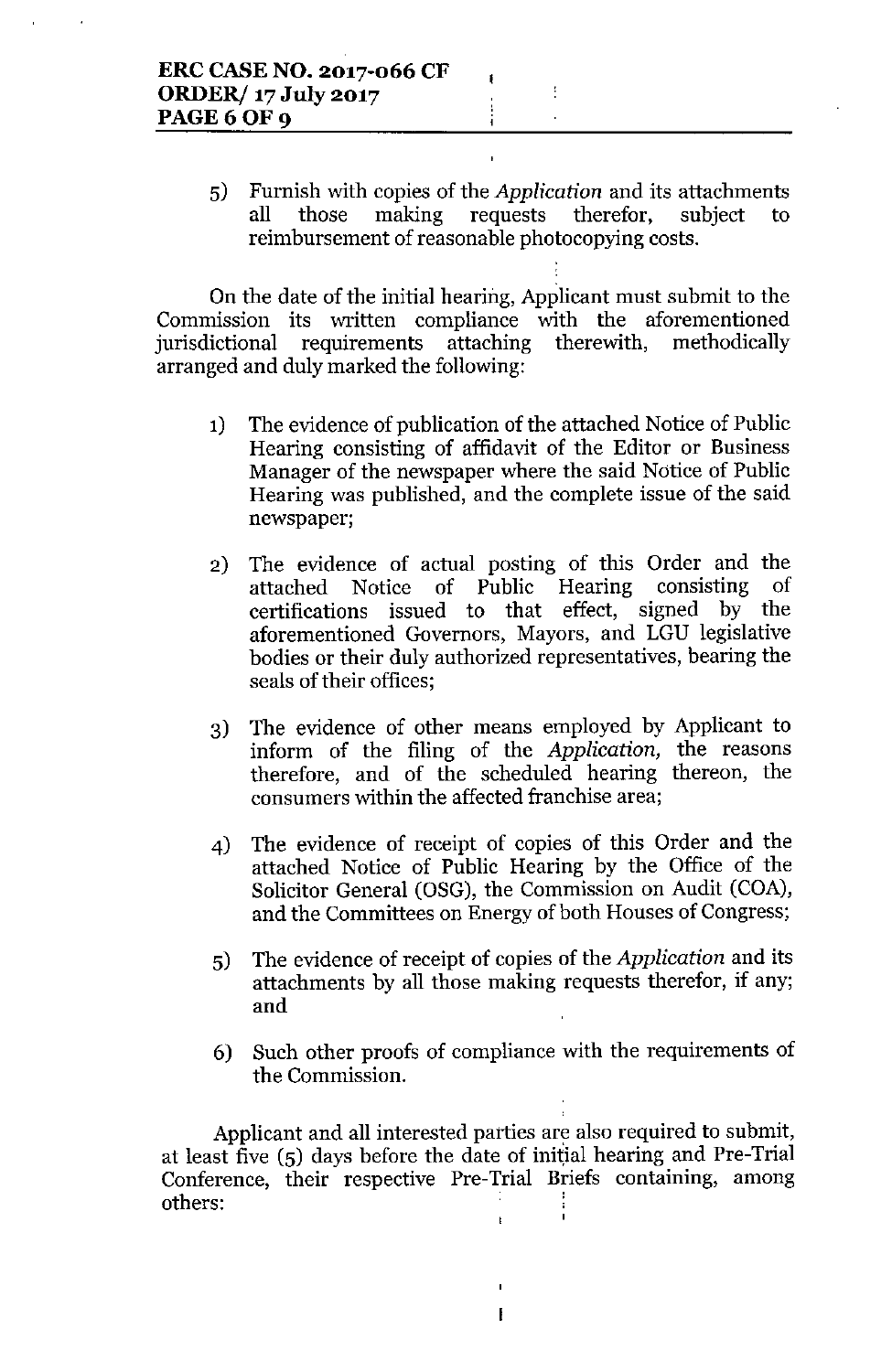- 1) A summary of admitted facts and proposed stipulation of facts;
- 2) The issues to be tried or resolved;
- 3) The documents or exhibits to be presented, stating the purposes and proposed markings therefore; and
- 4) The number and names of the witnesses, with their written testimonies in a Judicial Affidavit form attached to the Pretrial Brief.

Failure of Applicant to comply with the above requirements within the prescribed period shall be a ground for cancellation of the scheduled hearing, and the resetting of which shall be six (6) months from the said date of cancellation. .

CASURECO **III** must also be prepared to make an expository presentation of the instant *Application,* aided by whatever communication medium that it may deem appropriate for the purpose, in order to put in plain words and explain, for the benefit of the consumers and other concerned parties, what the *Application* is all about and the reasons and justifications being cited in support thereof.

## SO ORDERED.

Pasig City, 17 July 2017.

FOR AND BY AUTHORITY OF THE COMMISSION:

\<br>\_

**ALFREDO J?:ON** *Officer-in-Gha~ge of the ERG*

 $\bar{\Gamma}$ 

 $Ls: \widehat{\text{ARG}}/G/As/APV$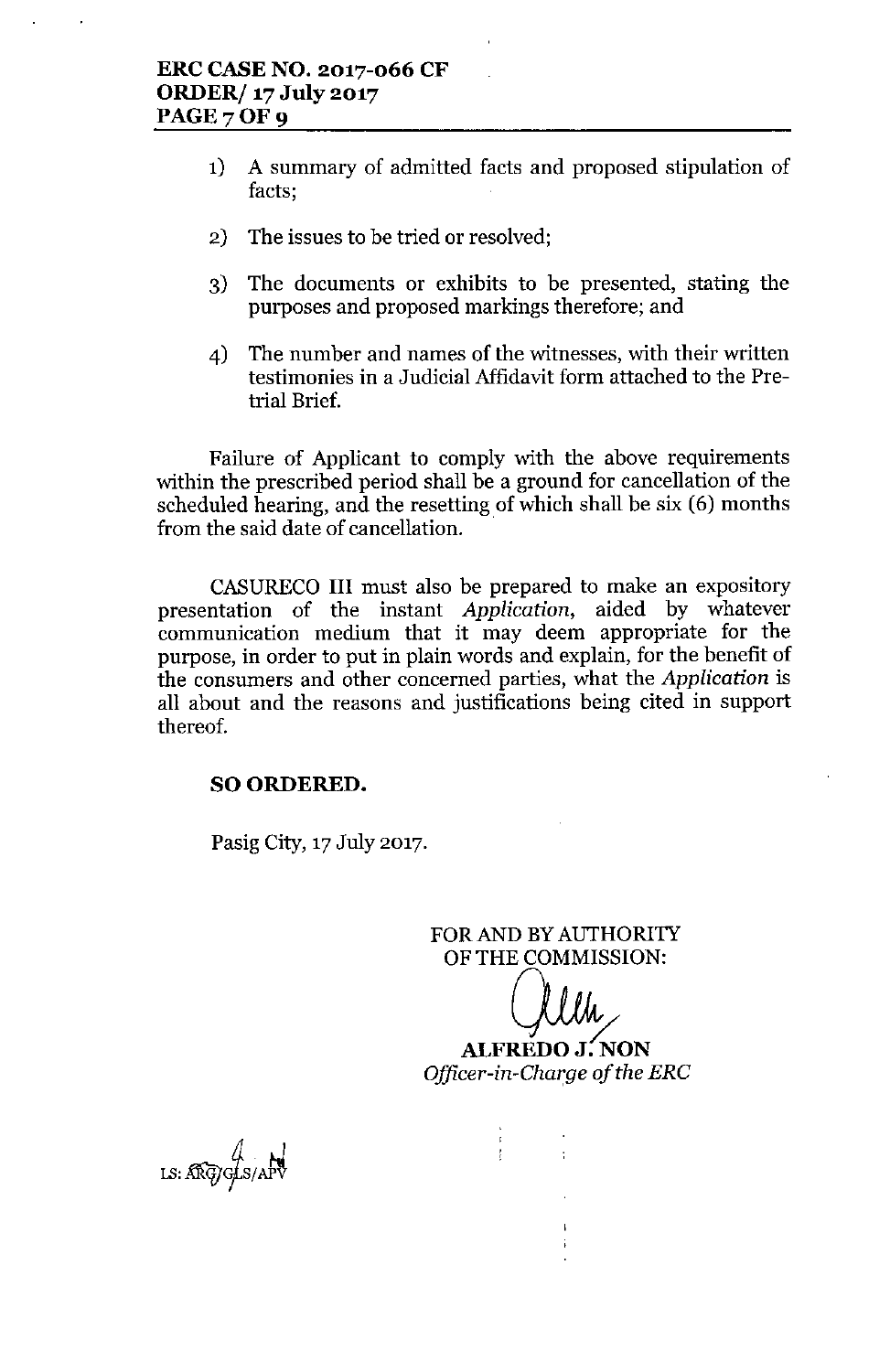# **ERC CASE NO. 2017-066 CF ORDER/ 17July 2017 PAGE 8 O**

Copy Furnished:

 $\vec{A}$ 

 $\epsilon_{\rm c}$ 

| 1. | Dechavez & Evangelista Law Offices<br>Atty. Ronald Ryan A. Sandigan<br>Counsel for Applicant CASURECO III<br>Unit 2008 Tycoon Centre, Pearl Drive, Ortigas Center, Pasig City                                 |
|----|---------------------------------------------------------------------------------------------------------------------------------------------------------------------------------------------------------------|
|    | 2. Camarines Sur III Electric Cooperative, Inc. (CASURECO III)<br>Applicant<br>San Isidro, Iriga City, Camarines Sur                                                                                          |
|    | 3. Office of the Solicitor General<br>134 Amorsolo Street, Legaspi Village, Makati City                                                                                                                       |
|    | 4. Commission on Audit<br>Commonwealth Avenue, Quezon City                                                                                                                                                    |
|    | 5. Senate Committee on Energy<br>GSIS Bldg. Roxas Blvd., Pasay City                                                                                                                                           |
|    | 6. House Committee on Energy<br>Batasan Hills, Quezon City                                                                                                                                                    |
|    | 7. Philippine Chamber of Commerce and Industry (PCCI)<br>3 <sup>rd</sup> Floor, Chamber and Industry Plaza (CIP), 1030 Campus Avenue corner<br>Park Avenue, McKinley Town Center, Fort Bonifacio, Taguig City |
|    | 8. Office of the Governor<br><b>Province of Camarines Sur</b>                                                                                                                                                 |
|    | 9. Office of the LGU legislative body<br><b>Province of Camarines Sur</b>                                                                                                                                     |
|    | 10. Office of the Mayor<br>Iriga City, Camarines Sur                                                                                                                                                          |
|    | 11. Local Government Unit (LGU) legislative body<br>Iriga City, Camarines Sur                                                                                                                                 |
|    | 12. Office of the Mayor<br>Baao, Camarines Sur                                                                                                                                                                |
|    | 13. Office of the LGU legislative body<br>Baao, Camarines Sur                                                                                                                                                 |
|    | 14. Office of the Mayor<br>Buhi, Camarines Sur<br>1                                                                                                                                                           |
|    | 15. Office of the LGU legislative body<br>Buhi, Camarines Sur                                                                                                                                                 |
|    | 16. Office of the Mayor<br><b>Bula, Camarines Sur</b>                                                                                                                                                         |
|    |                                                                                                                                                                                                               |

 $\mathcal{V}^{\pm}$ 

 $\ddot{\phantom{a}}$ 

 $\hat{\mathcal{L}}$